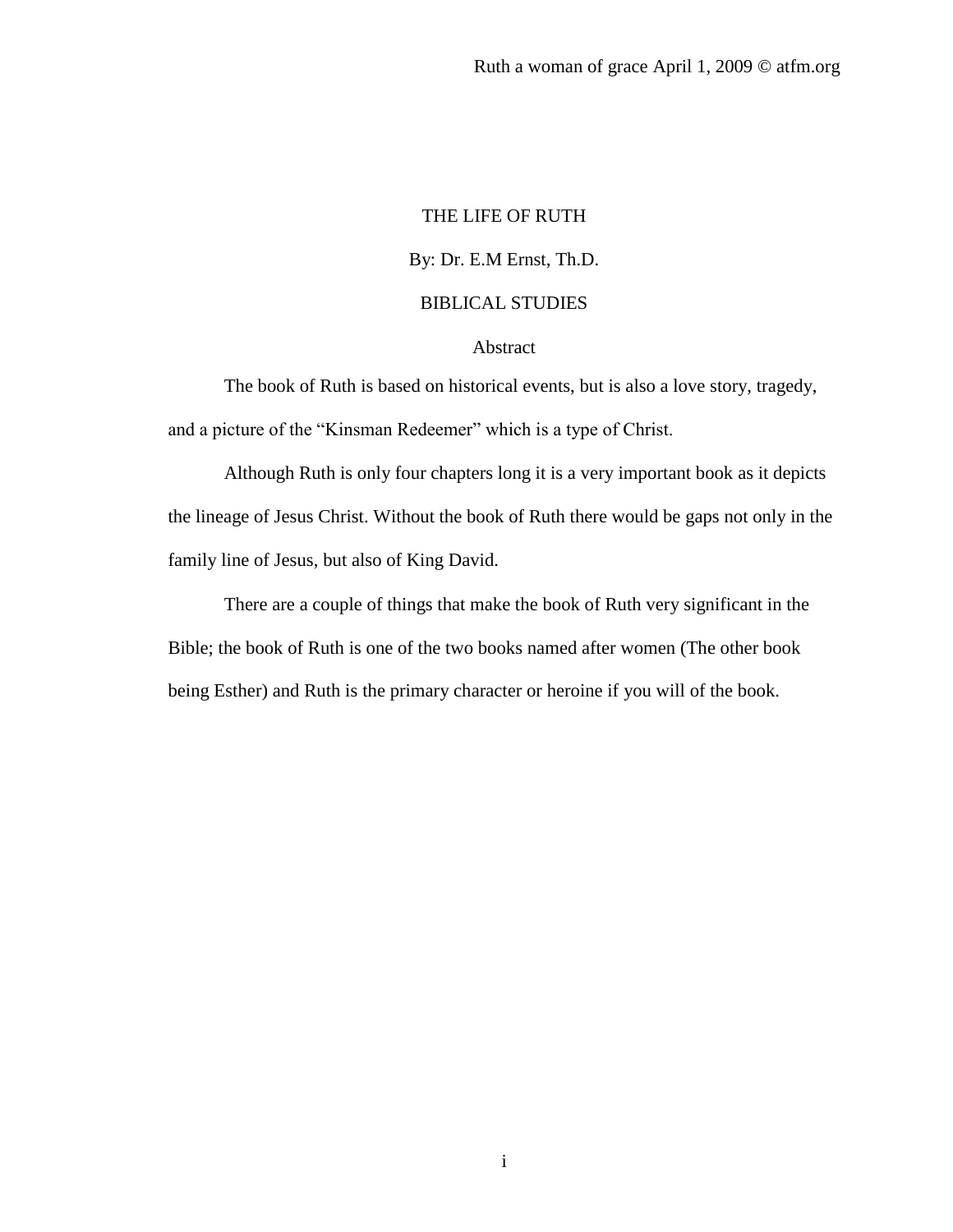## **CONTENTS**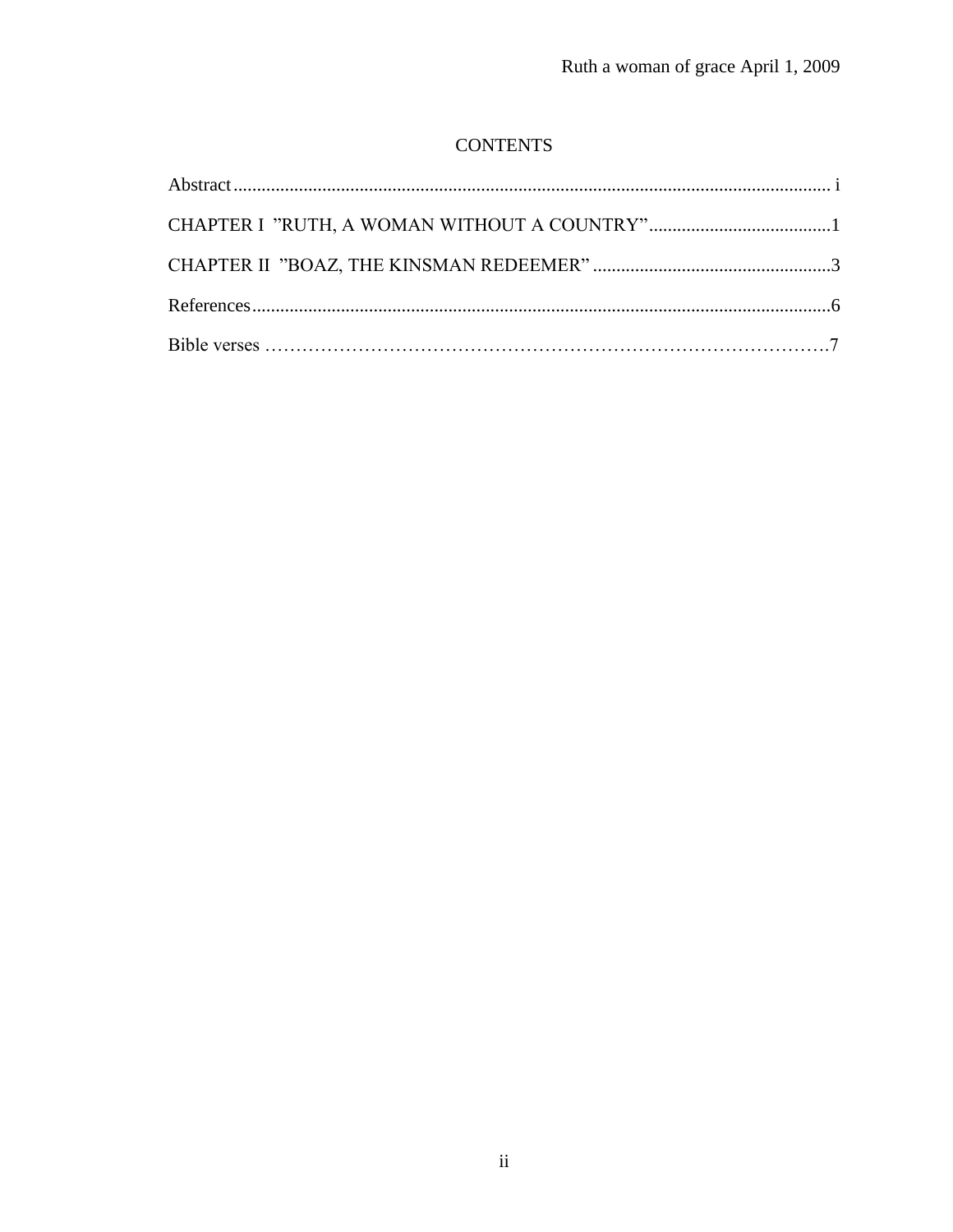#### CHAPTER I

#### "RUTH, A WOMAN WITHOUT A COUNTRY"

The book of Ruth is thought to have been authored by the prophet Samuel. The timeline estimated for the date that Ruth was written was thought to have been during the times of the book of Judges 1370 to 1041 B.C

#### [http://en.wikipedia.org/wiki/Book\\_of\\_Ruth#Authorship](http://en.wikipedia.org/wiki/Book_of_Ruth%23Authorship)

Chapter one of Ruth gives the background to our story; we read that and Ruth is a Moabite and is widowed. Ruth's brother-in law and father-in law (who are Israelites) die as well. The story picks up with three women, Naomi, Ruth's mother-in-law and Orpah, Ruth's sister-in-law.

Ten years earlier this Jewish family of six, had fled Israel and went to Moab because there was a famine in the land. Naomi's two sons married to Moabite women, which had been forbidden according to Jewish law*.* 

According to Genesis Chapter 19 the Moabites and Ammonites are descendents of an incestuous relationship between Lot and his two daughters. This was due to the fact that after Sodom and Gomorrah had been destroyed, the two daughters had believed that they and their father Lot were the only inhabitants left on the earth.

Naomi advises her daughters in law that she intends to return to Israel and she pleads with her daughters in law to return to their father's house.

Orpah kisses her mother-in-law and decides to return to her father's house however, after much pleading, Ruth practically begs Naomi to stay with her. Naomi does not understanding what Ruth's intentions are and ash begins to explain to Ruth the facts; they have no money, no assets, and nowhere to go, except home. Naomi also being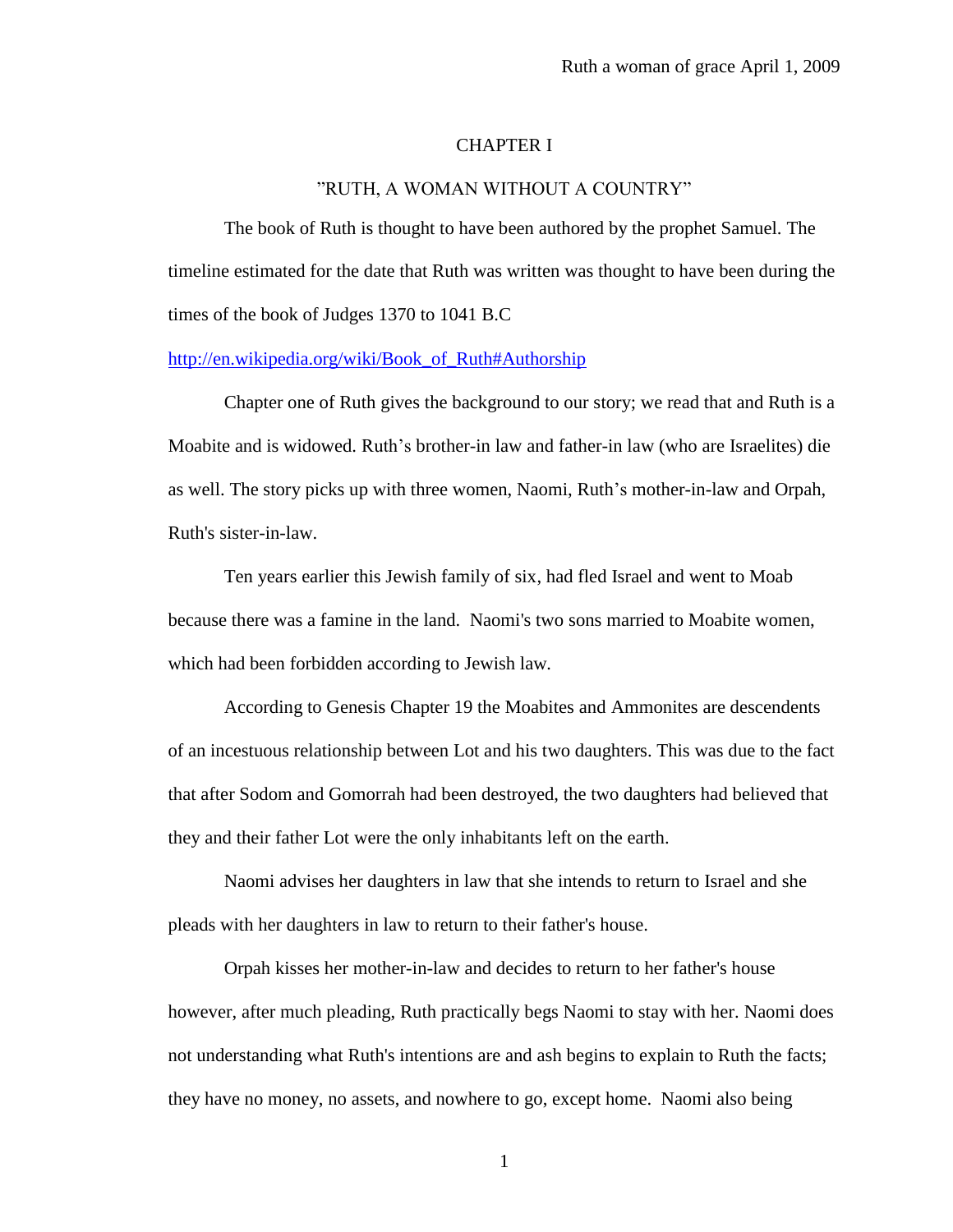familiar with Jewish custom, realizes that Ruth still a young woman and can therefore remarry.

I am sure that Naomi contemplated whether or not Ruth as a Moabite woman would be accepted in her home country.

Ruth becomes very insistent with Naomi and tells Naomi she will follow her wherever she goes. Ruth has also decided to worship the true and Living God of Israel and gives up worshipping Chemosh; the Moabite god that was thought to be the equivalent of Moloch for the Ammonites. [\(www.wikipedia.org/wiki/chemosh 2007\)](http://www.wikipedia.org/wiki/chemosh%202007) Chemosh and Moloch were believed to be false gods that the Moabites and Ammonites had sacrificed their children in the fire to appease their gods.

According to *I Kings 11:7-13* these two false gods and others were introduced to Israel by King Solomon when he intermarried with foreign women that brought their pagan practices into the palace.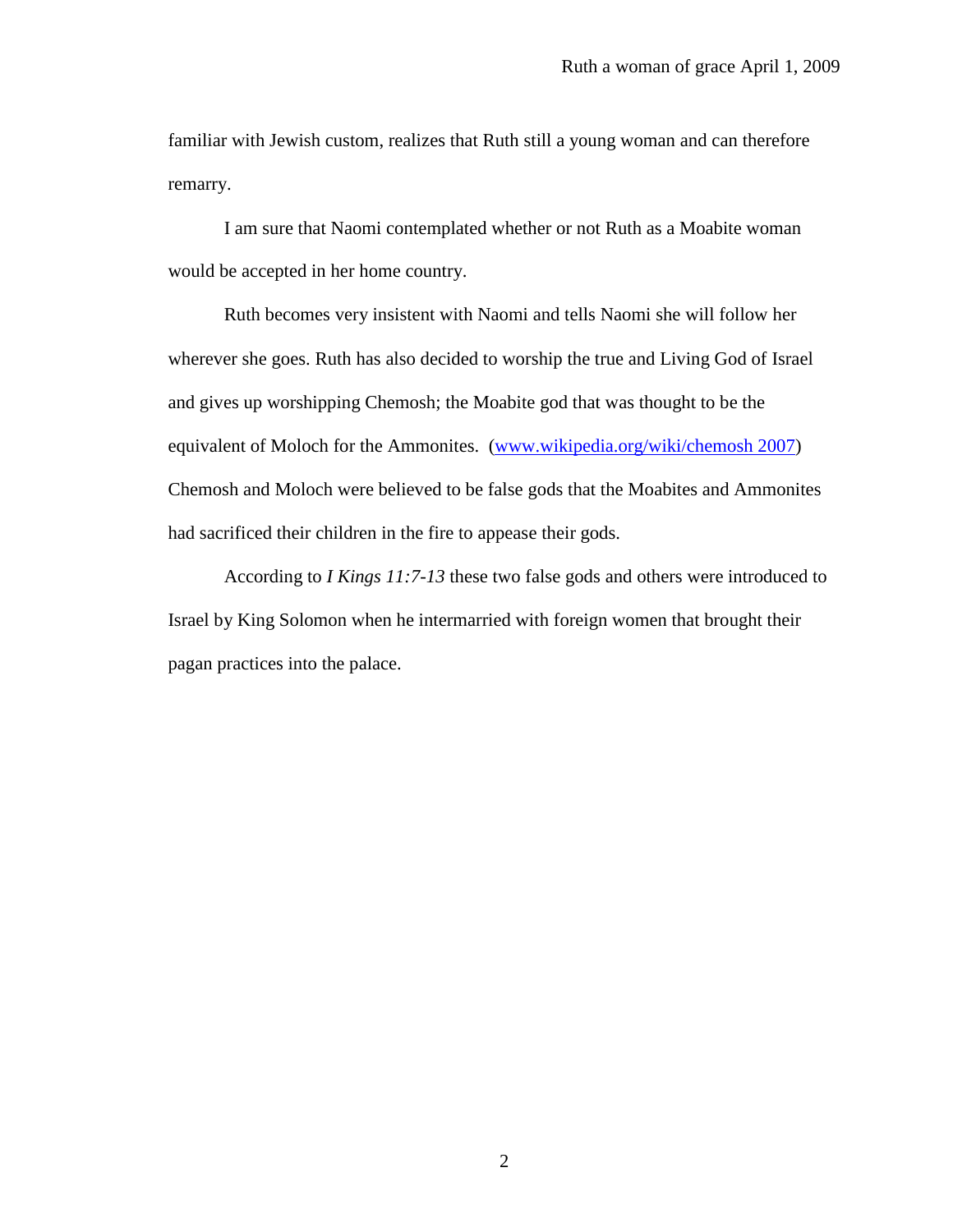#### CHAPTER II

#### "BOAZ, THE KINSMAN REDEEMER"

Naomi had a relative (kinsman) of her husband. Usually, when a woman's husband died, it was up to her husband's brother to marry her in his place and so keep the man's linage alive through any sons born to him (if there was no brother, then the next nearest relative, and so-on down the line of relatives)

 Boaz came to know who Ruth was. He arranged it with his servants working there, that she could work freely without harassment and glean the food that she required for herself and Naomi. (Boaz did not just give her a "handout" - he made sure that there would be plenty there waiting for her but she would have to work in order to receive it!)

Ruth behaved herself and did her best for her mother-in-law, and she worked honestly to get food for both of them. Naomi tells Ruth who Boaz is, a kinsman.

Naomi tells Ruth what to do in order for them to be redeemed from their situation, and Ruth did not object but agreed to do all she was told to do.

Ruth carried out the instructions given her by Naomi and told Boaz exactly what Naomi told her to say, and Boaz recognized that she was telling the truth.

In the book of Ruth Chapter 3, Naomi tells Ruth to present herself to Boaz. Boaz had too much to drink in celebrating the plentiful harvest from his fields. One Jewish custom was that Naomi would present herself to Boaz by laying at his feet and covering herself with the hem of his garment. Dr. Chuck Missler mentions that the hem of the garment in biblical times was representative of status in the community. Because Boaz was a wealthy land owner and he was kinsman to Naomi, Ruth in essence staked claim to Boaz as Naomi had instructed her. This in turn would ensure Naomi that Ruth would be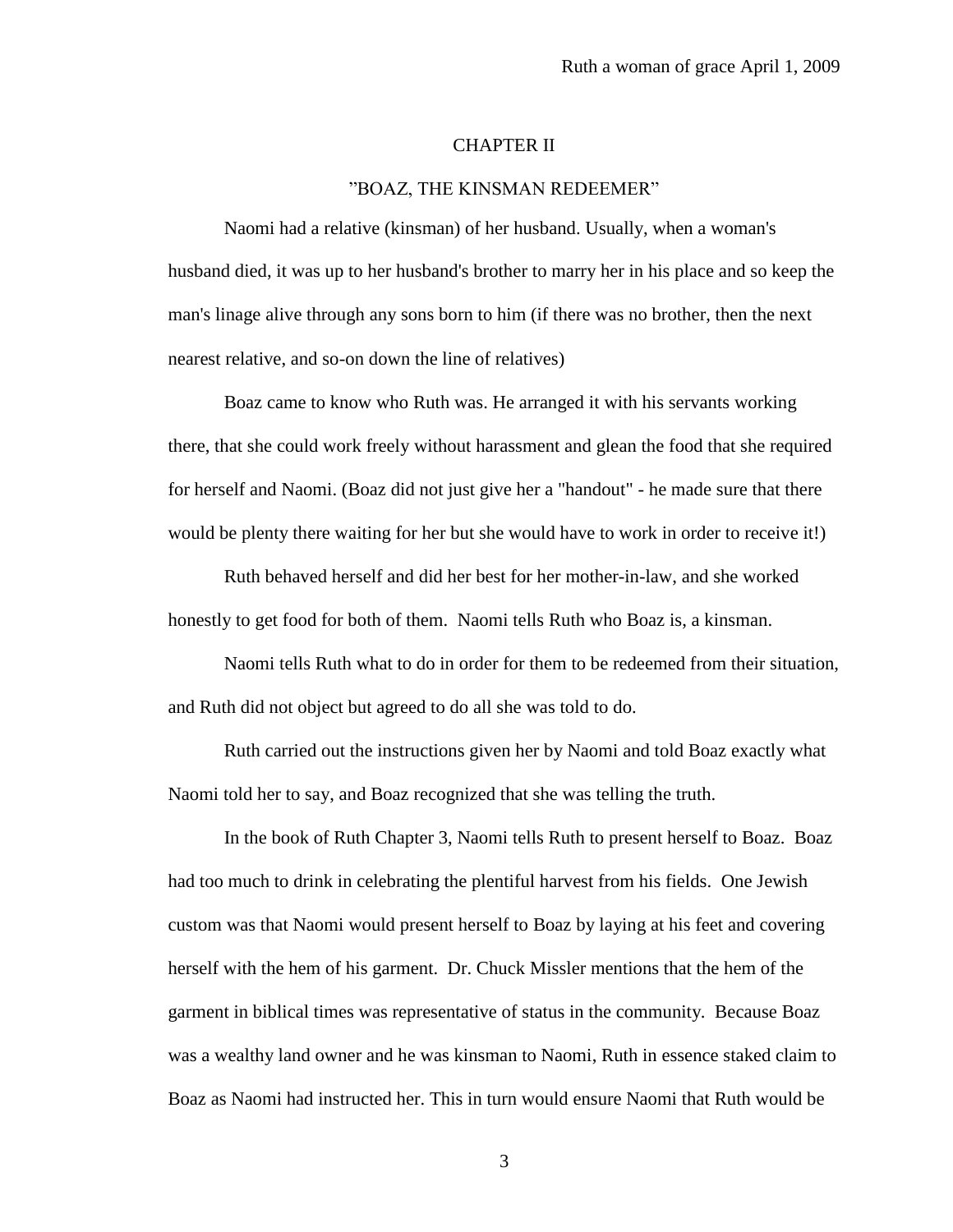well taken care of as a gesture of Naomi honoring Ruth for her faithfulness to stay with her mother-in-law.

Boaz knew that there was a closer relative than he was and so that closer relative had the right to redeem Naomi and Ruth, and he could marry Ruth if he so desired to. Boaz also did what was correct and did not take advantage of Ruth's situation.

Boaz recognizing that he was not in fact the closest living relative presented his case at the city gate. This would have been the place of government for the city. The actual kinsman Redeemer had to fulfill two requirements, he had to be willing and able to fulfill his commitment. Boaz engaged the closer living relative who was not able or willing to fulfill his commitment as kinsman.

A symbol of his forfeiting his Redeemer role was mentioned in Ruth Chapter 4:7 *"Now this was the custom in former times in Israel concerning redeeming and exchanging to confirm anything, one man took off his sandal and give it to the other, and this was confirmation in Israel."* 

By the closer kinsmen offering his sandal as a public gesture, he forfeited any rights or claims as Naomi's kinsman Redeemer and to marry Ruth. This would pave the way for Boaz to fulfill that role as Redeemer and take Ruth as a wife.

When Naomi asked Ruth how she got into Boaz's tent; Ruth tells Naomi everything - there were no secrets between them. Boaz legally redeemed Naomi and Ruth, taking Ruth as his wife.

Dr. Missler also states that it would have been against Jewish custom for Boaz to take Ruth as a wife because of her Moabite lineage. However, he makes it clear on two points, that Ruth had taken the faith of Naomi and had chosen to worship the one true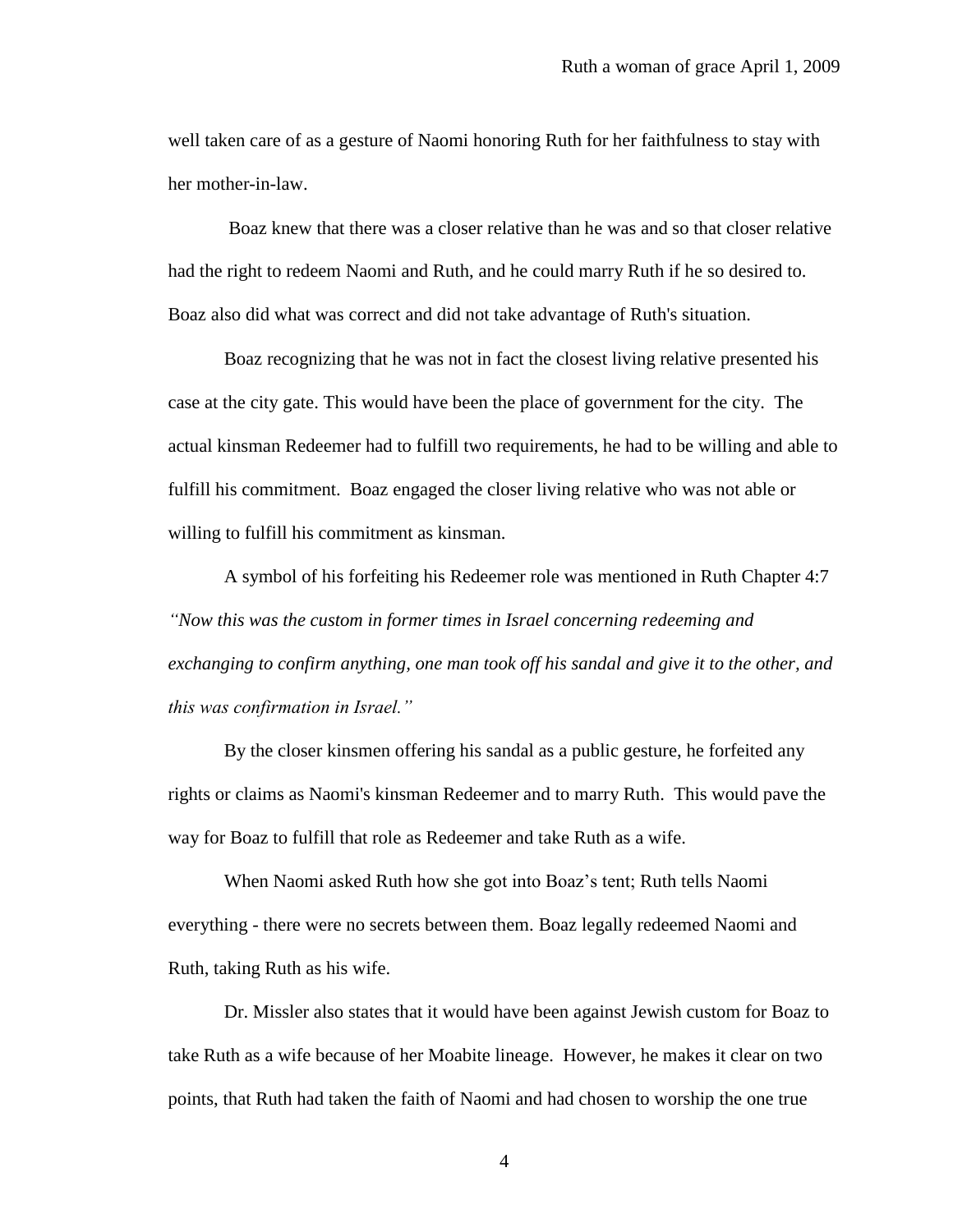God. It is mentioned that Boaz did not have a pre-disposition against a Moabite wife is because his mother was Rahab prostitute, mentioned in Joshua Chapter 6:17.

Therefore, Boaz would have been a first-hand observer of God's faithfulness and redemption through his blood line.

Ruth had a son named Obed, the father of Jesse, the father of David who became the king and prophet of God (refer to Matthew 1:5 and 6 & James 2:25).

The whole idea of a kinsman redeemer in the Book of Ruth I believe is a foreshadowing of the Gospel message.

Naomi is representative of the children of Israel and Ruth is representative of sinful, rebellious humanity that needs a Redeemer. Boaz is representative or "type" of Jesus as the Redeemer in the New Testament.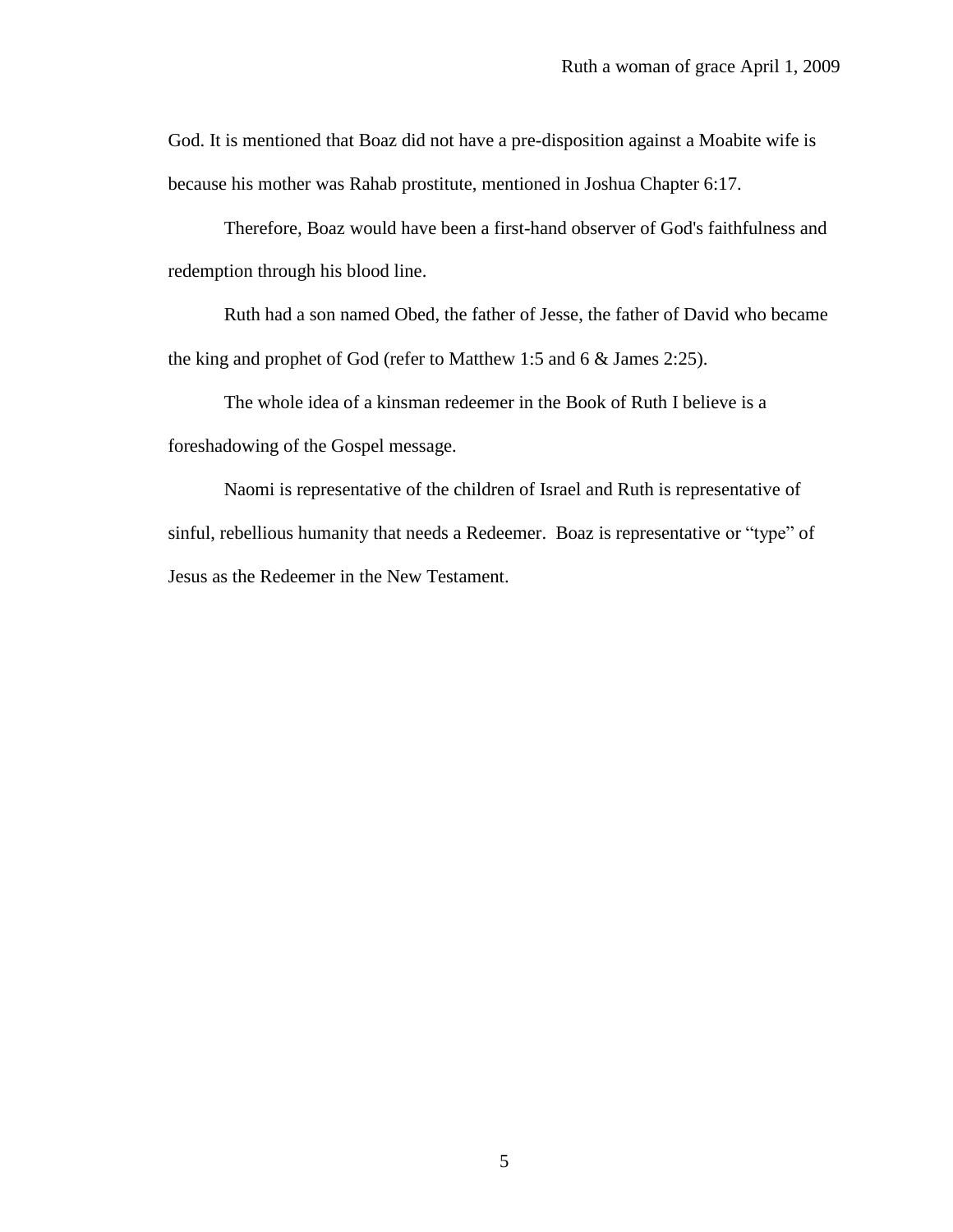#### References

- William C. Willians. (2003). *They Spoke From God* (1st ed., Vol. 1) [They speoke from God a Survey of the Old Testment] (William C. Williams & Stanley M. Horton, Eds.). Springfield, MO: Gospel Publishing House. (Original work published 2003)
- NKJV John MacArthur. (1997). *The MacArthur Study Bible* (1st ed., Vol. 1) [The MacArthur Study Bible]. Nashville, Tenn: Thomas Nelson/Word Publishing, Inc. (Original work published 1997)
- Chuck Missler. (Speaker). (1993). *Khouse 66/40 radio program* [MP3 recording] (parts 1-5 The book of Ruth). Cord'lane, ID: K-House Inc. Retrieved May 24, 2009, from www.biblecentre.org Web site: http://www.biblecentre.org/addresses/ index.htm
- Charles R. Swindoll. (1998). *Christ at the crossroads* (1st ed., Vol. 1) [Christ at the Crossroads]. Dallas, TX: Word Publishing for Insight for living. (Original work published 1991)

[\(www.wikipedia.org/wiki/chemosh 2007\)](http://www.wikipedia.org/wiki/chemosh%202007)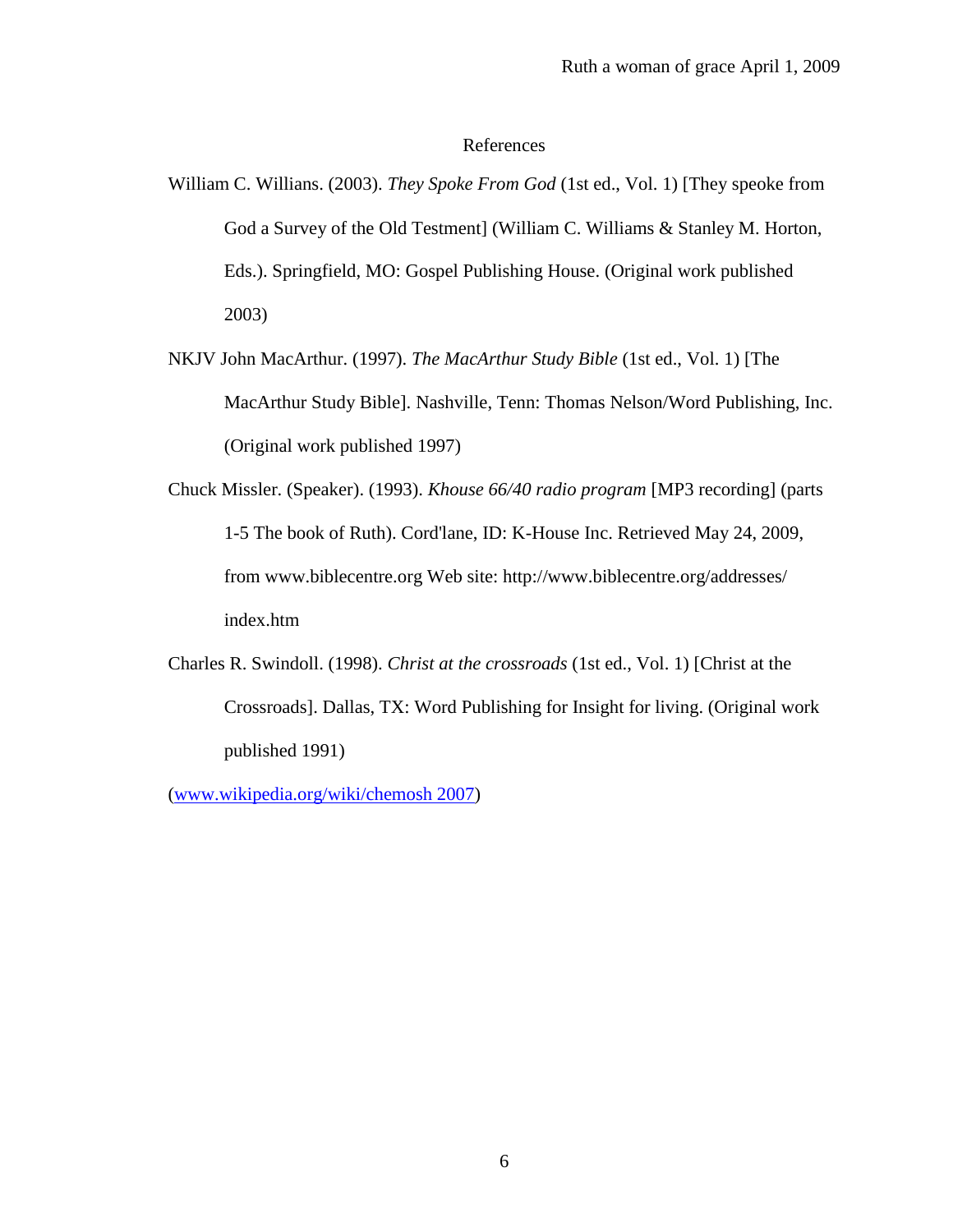**Gen 19:36-38** Thus both the daughters of Lot were with child by their father. 37 The firstborn bore a son and called his name Moab ; he is the father of the Moabites to this day. 38 And the younger, she also bore a son and called his name Ben-Ammi; he is the father of the people of Ammon to this day. NKJV

**1 Kings 11:7-13** Then Solomon built a high place for Chemosh the abomination of Moab, on the hill that is east of Jerusalem, and for Molech the abomination of the people of Ammon. 8 And he did likewise for all his foreign wives, who burned incense and sacrificed to their gods. 9 So the LORD became angry with Solomon, because his heart had turned from the LORD God of Israel, who had appeared to him twice, 10 and had commanded him concerning this thing, that he should not go after other gods; but he did not keep what the LORD had commanded. 11 Therefore the LORD said to Solomon, "Because you have done this, and have not kept My covenant and My statutes, which I have commanded you, I will surely tear the kingdom away from you and give it to your servant. 12 Nevertheless I will not do it in your days, for the sake of your father David; I will tear it out of the hand of your son. 13 However I will not tear away the whole kingdom; I will give one tribe to your son for the sake of My servant David, and for the sake of Jerusalem which I have chosen." NKJV

**Ruth 4:7-10** Now this was the custom in former times in Israel concerning redeeming and exchanging, to confirm anything: one man took off his sandal and gave it to the other, and this was a confirmation in Israel. 8 Therefore the close relative said to Boaz, "Buy it for yourself." So he took off his sandal. 9 And Boaz said to the elders and all the people, "You are witnesses this day that I have bought all that was Elimelech's, and all that was Chilion's and Mahlon's, from the hand of Naomi. 10 Moreover, Ruth the